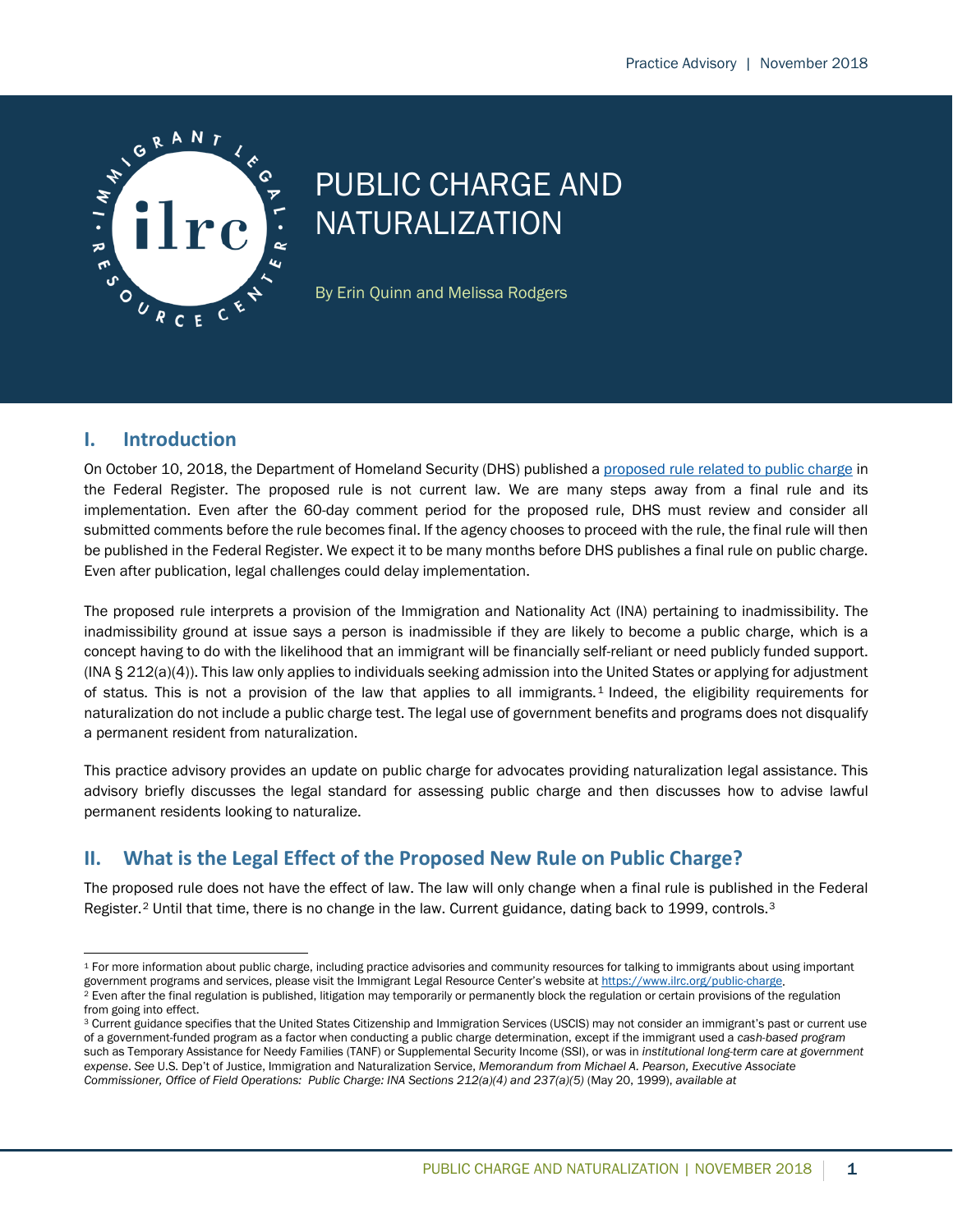The final rule will not be retroactive when it is published. This means that even though the proposed rule adds new negative factors that would count against an immigrant for purposes of public charge (discussed below), the United States Citizenship and Immigration Services (USCIS) will only consider benefits used *after* the new rule goes into effect. The proposed rule also gives immigrants an additional 60 day grace period that will begin on the day the new rule is published as "final." For benefits newly-added to the public charge assessment by the proposed rule, or for the use of fee waivers, only use after the grace period will count.<sup>[4](#page-1-0)</sup>

Practice Tip: The law regarding public charge has not changed. Attorneys and legal advocates who are helping lawful permanent residents (LPRs) complete a naturalization application can continue to help applicants with their N-400 applications, and fee waiver applications if applicable, without concern that a new set of rules has gone into effect. The ILRC will update this practice advisory to reflect future changes in the law.

Concerned individuals and organizations may submit comments until December 10, 2018. The Protecting Immigrant Families campaign has model comments and a link to submit comments available at [https://protectingimmigrantfamilies.org/,](https://protectingimmigrantfamilies.org/) as well as other information and materials. The ILRC has a model comment for the legal sector posted at [https://www.ilrc.org/public-charge.](https://www.ilrc.org/public-charge)

#### **III. What is Public Charge?**

#### **Meaning of Public Charge; Proposed Changes**

Under the law that is current at the time of publication of this practice advisory, public charge refers to the likelihood that an immigrant who is applying to enter the U.S. on a visa, or applying to become a Lawful Permanent Resident (LPR), will become "primarily dependent on the government for subsistence, as demonstrated by either (i) the receipt of public cash assistance for income maintenance or (ii) institutionalization for long-term care at government expense."[5](#page-1-1) The legal standard for determining whether or not an immigrant is likely to become a public charge is a forward looking totality of the circumstances test, that takes into account the immigrant's age; health; family status; assets, resources, and financial status; and education and skills. The determination also takes into account an affidavit of support, when required from the immigrant's sponsor. Use of cash public assistance for income maintenance, such as Temporary Assistance for Needy Families (TANF) or Supplemental Security Income (SSI), as well as institutionalization for long-term care at government expense, are considered in the totality of the circumstances determination and count against the immigrant. Nonetheless, the test is future looking; a person who used these benefits in the past may still overcome the public charge ground of inadmissibility, if they can show that they are not likely to primarily rely on these benefits in the future. Please see the ILRC's practice advisory, *An Overview of Public Charge*, for a comprehensive overview of public charge.[6](#page-1-2)

The proposed rule would expand the list of government benefits that count against the immigrant in the totality of the circumstances determination to include not only cash-based benefits but also Medicaid, the Medicare Part D low-income subsidy for prescription drugs, SNAP (formerly known as Food Stamps), and housing subsidies including Section 8. The proposed rule would also consider the use of a fee waiver for immigration benefits by the applicant to be a negative factor in the totality of the circumstances test. The proposed rule would implement harsh standards for personal circumstances, including negative weight for children, seniors, and individuals who have limited English proficiency, limited education,

<https://www.uscis.gov/ilink/docView/FR/HTML/FR/0-0-0-1/0-0-0-54070/0-0-0-54088/0-0-0-55744.html> (last visited Nov. 2018). See also USCIS

Public Charge Fact Sheet (April 29, 2011), *available at* <https://www.uscis.gov/news/fact-sheets/public-charge-fact-sheet> (last visited Nov. 2018). 4 As proposed, the grace period only applies to the newly added government benefits that will be considered negative factors, as well as the use of

<span id="page-1-0"></span>immigration fee waivers. There is no grace period for benefits that have been considered negative factors since 1999 such as cash aid and long-term institutionalization.

<span id="page-1-1"></span><sup>5</sup> *See* 1999 INS Field Guidance and USCIS Fact Sheet, referenced at footnote 3 of this practice advisory.

<span id="page-1-2"></span><sup>&</sup>lt;sup>6</sup> The practice advisory is available a[t https://www.ilrc.org/overview-public-charge.](https://www.ilrc.org/overview-public-charge)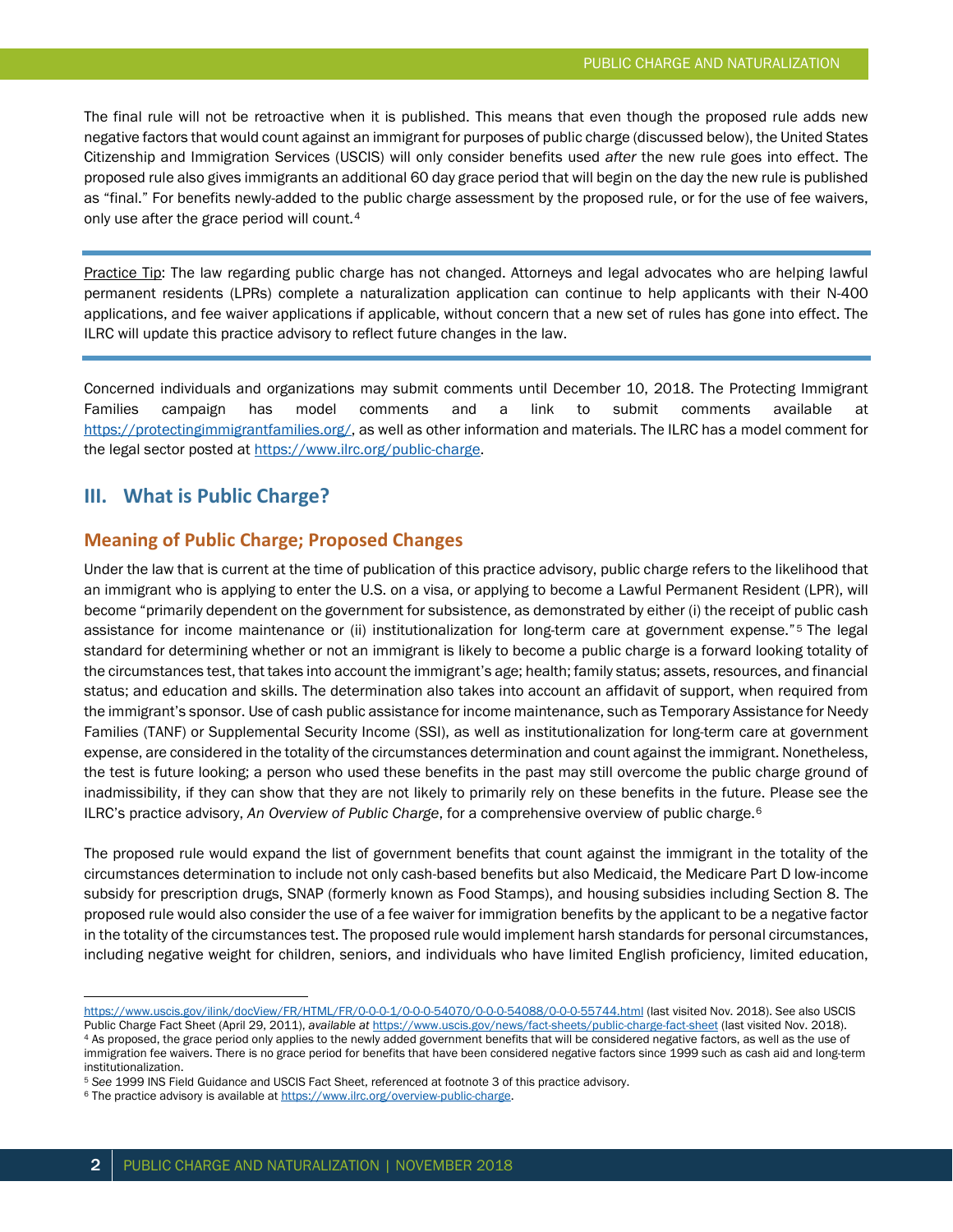medical conditions, or large families. Income below 125 percent of the federal poverty guidelines would be a negative factor. The proposed rule strongly favors immigrants with high incomes and includes a single positive factor, namely, a household income equal to or above 250 percent of the federal poverty guidelines. Again, these changes, which are not yet in effect, represent a drastic change from current DHS adjudication practice. This practice advisory will be revised should a new test apply.

## **Public Charge is a Ground of Inadmissibility**

Public charge is a ground of inadmissibility under the Immigration and Nationality Act (INA § 212). The proposed rule interprets this ground of inadmissibility, found at INA  $\Sigma$  212(a)(4). A very limited public charge ground of deportability, found at INA § 237(a)(5), also exists. The proposed rule does not pertain to the deportability ground.

Grounds of inadmissibility apply only at the time of admission: When an immigrant applies to enter the U.S. (entry) or applies to become a Lawful Permanent Resident (LPR) (adjustment of status); or when an LPR leaves the U.S. for more than 180 consecutive days and re-enters. Grounds of inadmissibility do not apply at the time of naturalization. However, if a naturalization applicant traveled *for more than 180 consecutive days* and was admitted back into the U.S., but was in fact inadmissible at the time they returned due to *any* ground of inadmissibility including public charge, the fact of entering when inadmissible could make the immigrant subject to removal. This could come up during the naturalization process. Note that this is true under existing law, and the proposed rule does not change this consideration. This practice advisory addresses best practices in screening naturalization applicants for travel-related issues, below.

This practice advisory focuses on the public charge ground of inadmissibility. The public charge ground of deportability, not at issue in the proposed rule, impacts permanent residents and others who have already been admitted to the United States. The grounds of deportability are the list of reasons an LPR could be charged in immigration court with being deportable. The deportation ground related to public charge is very different from the law discussed in this practice advisory. See INA § 237(a)(5). The public charge ground of deportability uses a different standard and has, to date, been applied narrowly and infrequently. LPRs subject to a ground of deportability go before an immigration judge who determines whether the permanent resident can remain in the U.S. Advocates who need assistance with a question related to the public charge ground of deportability may contact the ILRC's Attorney of the Day service or consult an ILRC manual.<sup>[7](#page-2-0)</sup>

## **Only Some Immigrants are Subject to Public Charge**

The public charge ground of inadmissibility applies to immigrants seeking to enter the U.S. or to adjust status to lawful permanent residence—in other words, it primarily applies to family-based immigrants. The public charge test does not apply to LPRs applying for citizenship (except if they were previously inadmissible, as discussed below). There is no public charge test for many groups of non-citizens, including refugees, asylees, survivors of trafficking or domestic violence, and others.[8](#page-2-1)

<span id="page-2-0"></span> <sup>7</sup> Please se[e https://www.ilrc.org/technical-assistance](https://www.ilrc.org/technical-assistance) for more information about the ILRC's Attorney of the Day service. The ILRC publishes a guide

<span id="page-2-1"></span>to removal defense law and practice, *Inadmissibility and Deportability*, available a[t https://www.ilrc.org/publications/inadmissibility-deportability.](https://www.ilrc.org/publications/inadmissibility-deportability) <sup>8</sup> Please see the ILRC's practice advisory, *An Overview of Public Charge*, for a comprehensive overview of public charge including the groups to whom it does and does not apply. The practice advisory is available a[t https://www.ilrc.org/overview-public-charge.](https://www.ilrc.org/overview-public-charge)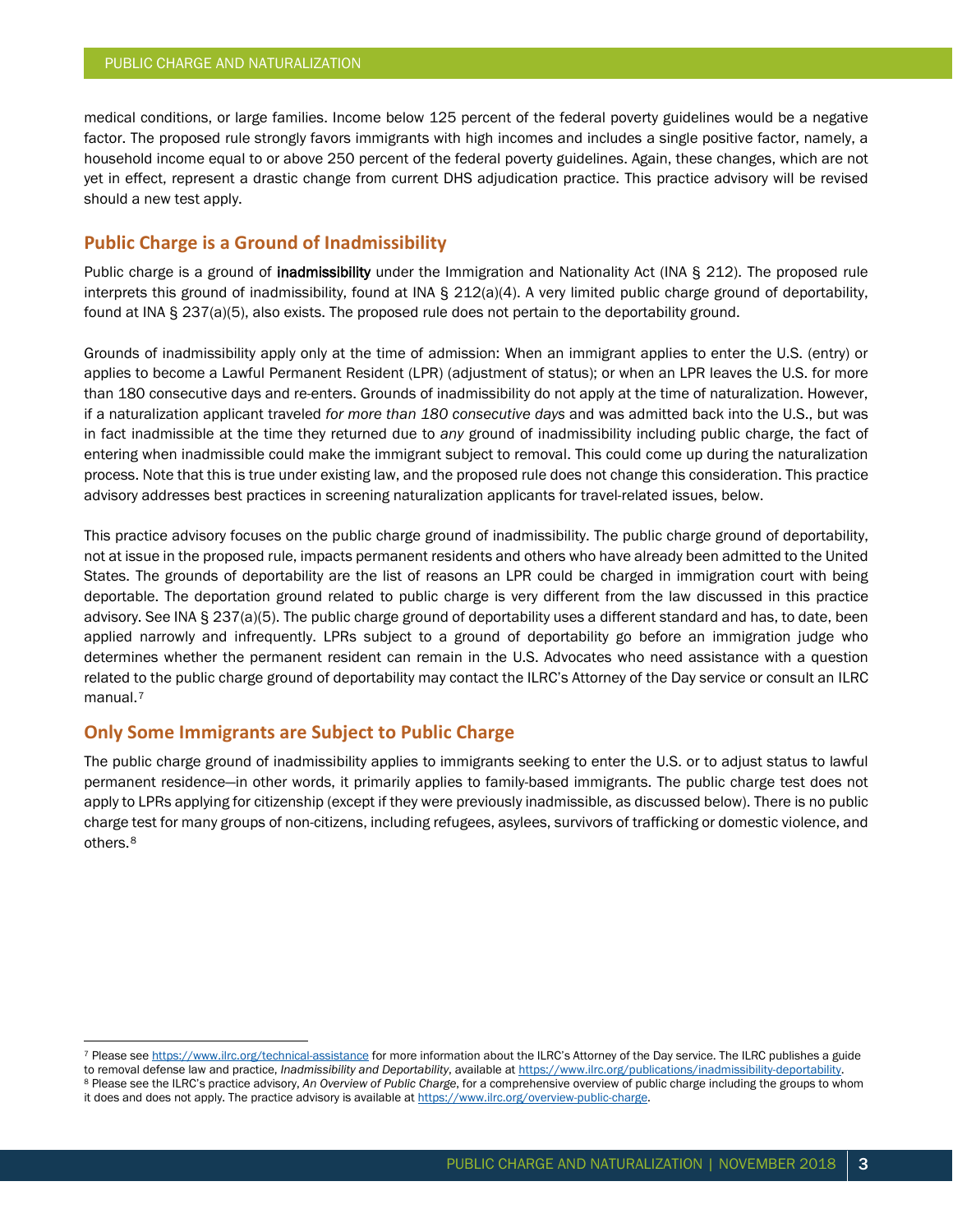# **IV. There Is No Public Charge Test for Naturalization**

#### **The Eligibility Criteria for Naturalization Do Not Include Public Charge**

General requirements for naturalization include:[9](#page-3-0)

- Being at least 18 years old at the time of filin[g Form N-400, Application for Naturalization.](https://www.uscis.gov/node/41239)
- Being a permanent resident (having a "Green Card") for at least 5 years, or 3 years if the applicant meets the criteria for marriage to a U.S. citizen.
- Living for at least 3 months in the state or USCIS district where the LPR applies.
- Demonstrating continuous residence in the United States for at least 5 years immediately preceding the date of filing Form N-400, or 3 if the applicant meets the criteria for marriage to a U.S. citizen.
- Showing physical presence in the United States for at least 30 months out of the 5 years (or 18 months out of the 3 years) immediately preceding the date of filing Form N-400.
- Being able to read, write, and speak basic English.
- Having a basic understanding of U.S. history and government (civics).
- Being a person of good moral character for at least 5 years, or 3 if the applicant meets the criteria for marriage to a U.S. citizen.
- Demonstrating an attachment to the principles and ideals of the U.S. Constitution, including taking the naturalization oath.

# **Advocates Helping Naturalization Applicants Must Still Screen for Issues Related to Public Benefits**

Even though public charge is not part of the eligibility determination for naturalization, attorneys and legal advocates should carefully screen applicants for any red flag issues, especially when helping applicants who receive public benefits and are applying for a fee waiver for their naturalization application. While the fee waiver does not raise any separate concern, it might flag the use of benefits to the adjudicator and thus prompt more questions about receipt of benefits at the interview.

Advocates are screening to ensure the applicant did not trigger a ground of deportability, and to double check that the applicant has not fraudulently used benefits, which might also affect the good moral character determination. Generally, legal use of government-funded programs and the use of a fee waiver will not cause problems for the applicant, provided they have not left the U.S. for a trip a longer than 180 days.

Practice Tip: A red flag is any issue that may impact an LPR's naturalization application, such as an issue that triggers a good moral character bar, or an issue that raises a concern that the naturalization applicant may be deportable. Inadmissibility due to public charge is only an issue for a naturalization applicant if it also raises an underlying concern about deportability. Technically, a person who is deportable may still naturalize, but under current guidance, USCIS is likely to refer such a person to immigration court to face charges of deportability. (In defense, the applicant can apply for relief before the immigration judge.)

<span id="page-3-0"></span> <sup>9</sup> For an overview of the requirements for naturalization, *see* USCIS Policy Manual Vol. 12, *available at* 

<https://www.uscis.gov/policymanual/HTML/PolicyManual-Volume12.html> (last visited Nov. 2018); *see also* information on the USCIS Citizenship Resource Center, *available at* <https://www.uscis.gov/citizenship> (last visited Nov. 2018). The ILRC publishes a comprehensive guide to naturalization law and practice, Naturalization and U.S. Citizenship: The Essential Legal Guide, available at https://www.ilrc.org/naturalization-and-us-citizenship.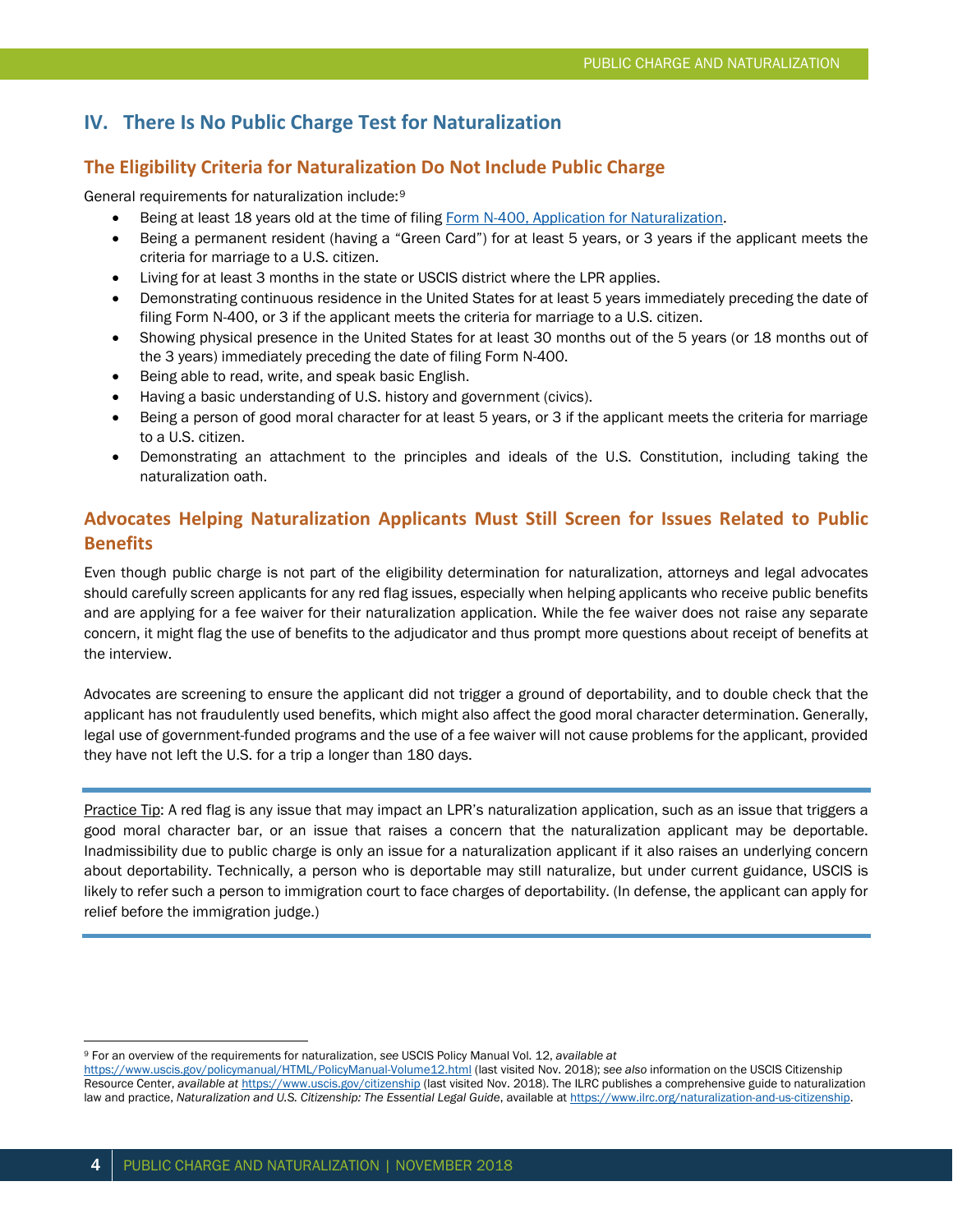# **V. How Inadmissibility Can Affect an LPR**

The public charge test discussed above is a ground of inadmissibility. A permanent resident who lives in the U.S. and never leaves is not subject to the grounds of inadmissibility. Instead, permanent residents within the United States are subject to a different set of rules, the grounds of deportability (INA § 237(a)). Although lawful permanent residents un the U.S. are only subject to the grounds of deportability, the public charge ground of inadmissibility can impact an LPR in one of three ways:

- 1. They travelled outside the U.S. for more than 180 days;<sup>[10](#page-4-0)</sup>
- 2. They were actually inadmissible due to public charge at time of adjustment to LPR status (when they got their green card) and lied about it;
- 3. They are deportable for some other reason, and now want to apply to adjust status again in front of the immigration judge as a relief to removal.

#### **Red Flag: Travel Outside the U.S. for more than 180 Days**

An LPR can travel freely outside the U.S. without needing to be re-assessed for admissibility. An LPR is only subject to the grounds of inadmissibility upon return to the U.S. if they travel outside the U.S. and trigger one of the factors in INA § 101(a)(13)(C). This list includes committing certain crimes or having abandoned LPR status. In addition, spending more than 180 consecutive days outside the U.S. triggers a full screen for admissibility when the LPR returns, regardless of any other negative factors. For this reason, any LPR who stayed outside the U.S. for more than 180 days could have triggered a public charge inadmissibility issue, even if no other legal concern is present.

It is important for attorneys and legal advocates to understand that an LPR who traveled outside the U.S. for more than 180 days, and was inadmissible at the time of entry, could now be deportable for having been inadmissible at entry even if immigration authorities allowed them to enter. *See* INA § 237(a)(1)(A).

Example 1: LPR Vu takes a trip to Vietnam to visit his family. He stays for two weeks and returns. Even if the officers learn that Vu uses several public benefits and relies on support from the U.S. government, he can freely re-enter the United States. This is because Vu is an LPR and not subject to the public charge ground of inadmissibility.

Example 2: LPR Vu takes another trip to Vietnam, and this time stays to take care of his mother after surgery. He stays for 187 days and then returns to the United States. Because Vu was absent more than 180 days, he is now subject to the grounds of inadmissibility. Immigration officers could determine that he is inadmissible for being likely to become a public charge and place him in removal proceedings, charging him as inadmissible under INA 212(a)(4).. Vu will have a chance to argue his case before the immigration judge.

Example 3: LPR Vu, who was absent from the U.S. for 187 days and then returns to the United States, is admitted into the U.S. even though he may have been inadmissible due to public charge. When he applies to naturalize, he faces the risk that he could be found to be deportable for having been inadmissible at the time of entry.

Practice Tip: In practice, attorneys and advocates are screening to see whether a naturalization applicant had an absence of more than 180 days, and would have been likely to have been barred on public charge grounds at the time they reentered the U.S.

<span id="page-4-0"></span><sup>&</sup>lt;sup>10</sup> By statute, an LPR is considered to be seeking a new admission if they trigger any of the conditions listed in INA 101(a)(13)(C), including committing certain crimes. In practice, if a separate issue such as crime, triggers the admissibility screen upon re-entry, public charge is not the main concern. However, merely being absent for more than 180 days triggers an admissibility screen, regardless of other behavior.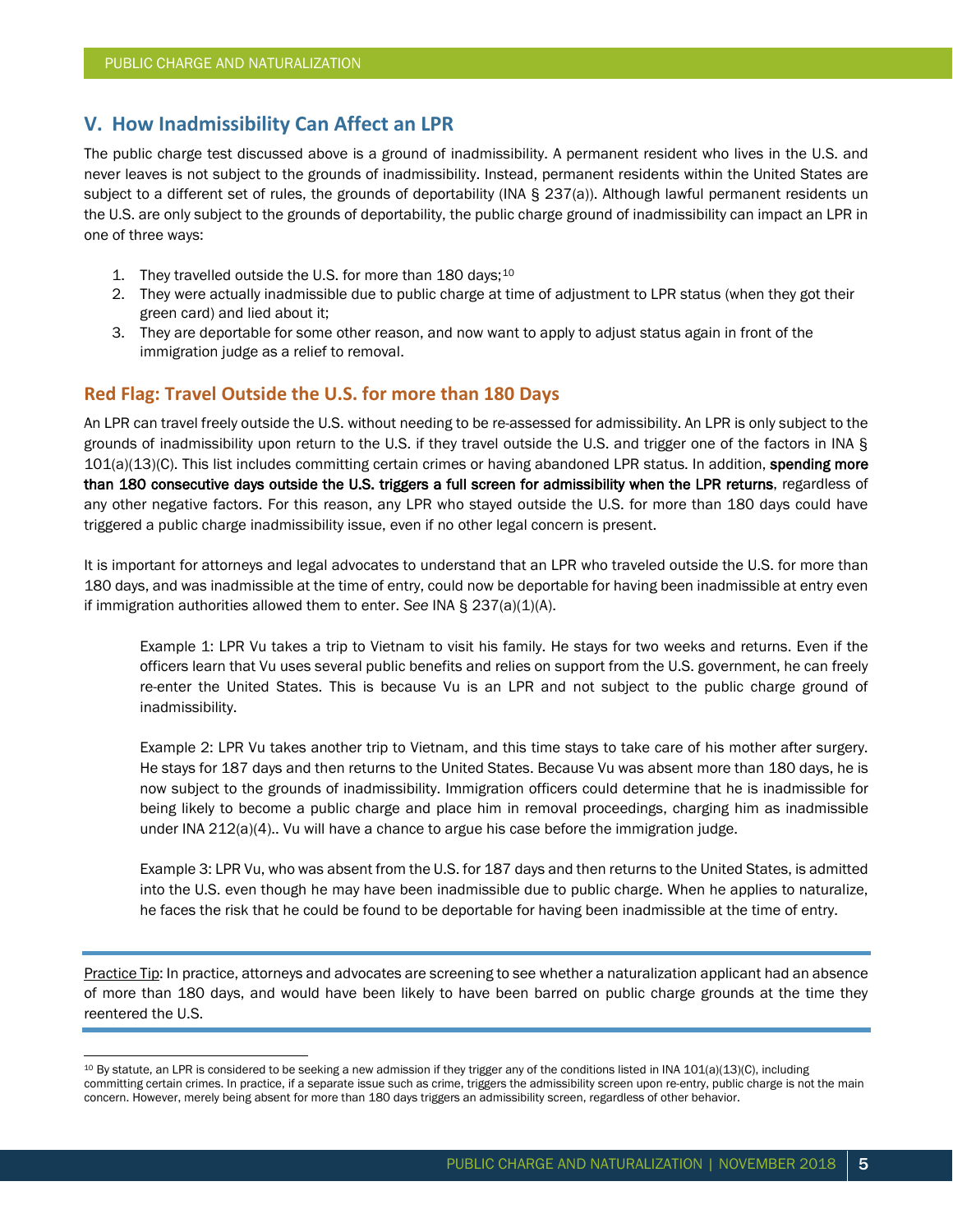# **Red Flag: The LPR Was Inadmissible for Public Charge and Lied About It When They Became a Permanent Resident**

If an applicant for naturalization was inadmissible at the time they were granted permanent resident status, USCIS will argue that they are not a lawful permanent resident. A person must have been properly granted lawful permanent resident status to meet the first requirement of being and maintaining LPR status for 5 or 3 years. Even if the LPR who now wants to naturalize could have been denied a green card on public charge grounds at the time they applied for permanent residence, it is unlikely to be a problem now if all pertinent information was disclosed at the time. If an immigrant disclosed all information to USCIS when they applied to become a Lawful Permanent Resident, including any information related to public charge, it would be very difficult for an officer, at time of a naturalization adjudication, to argue that the immigrant was inadmissible at time of adjustment for having been a public charge. The LPR's file would show documentation related to public charge, such as the affidavit of support, documentation of income, family ties, use of benefits, and other factors. The decision to grant LPR status is discretionary and advocates may presume that USCIS considered all factors, unless the immigrant lied. If the immigrant lied about one or more of these critical factors when they became an LPR, the factors related to public charge could come up as problematic at naturalization.

Example 1: When he was 19 years old and before he became an LPR, Raul was in an inpatient psychiatric hospital, and his institutionalization was paid for by Medicaid. Since then, he has been receiving effective treatment and has a job and a family. When he applied for his green card, he shared most of his medical history but did not disclose the institutionalization, because he was ashamed of it. Since becoming an LPR, he has had one more incident, which required six months of inpatient treatment. Raul now wants to apply to naturalize. Because Raul might have been found to be inadmissible on public charge grounds at the time he got his green card, and lied about an important factor, applying for naturalization now is risky. Raul's advocate should discuss the risks with him, and his options to readjust status if he moves forward with his naturalization application and is placed in removal proceedings.

Example 2: LPR Khalida received cash assistance from a government program a year before she applied for and was granted her green card. At the time she applied for permanent residence, she was no longer receiving cash assistance, and she also disclosed her past use of the benefit. USCIS granted Khalida's green card. Khalida faces little risk in applying for naturalization. Even if she uses benefits now, she will be able to show that all factors were disclosed at the time of her green card application—she will argue that the officer made a proper discretionary determination.

#### **Relief in Immigration Court: Readjusting Status**

If an LPR becomes deportable for any reason, one possible defense from deportation is an application to readjust status to become a lawful permanent resident again. This is a possible relief where the issue of deportability is either not a ground of inadmissibility, or when a waiver of the inadmissibility ground is possible, such as with certain aggravated felonies. It might also be possible relief where there was a legal error in the initial adjustment. If readjusting status is the relief sought from removal, the applicant will have to show admissibility, including that they are not likely to become a public charge.

Example: Marc becomes deportable for having been inadmissible at time of entry. It turns out USCIS thought they had jurisdiction over his adjustment of status application whereas in fact jurisdiction was with the court. Marc did not seek legal assistance when he applied to naturalize and was placed in removal proceedings. Now, Marc is back in front of an immigration judge and needs to adjust status. Luckily, he is married to a United States citizen who can file a new visa petition for him. Any grounds of inadmissibility, including public charge, could bar Marc from readjusting status even though he was previously an LPR.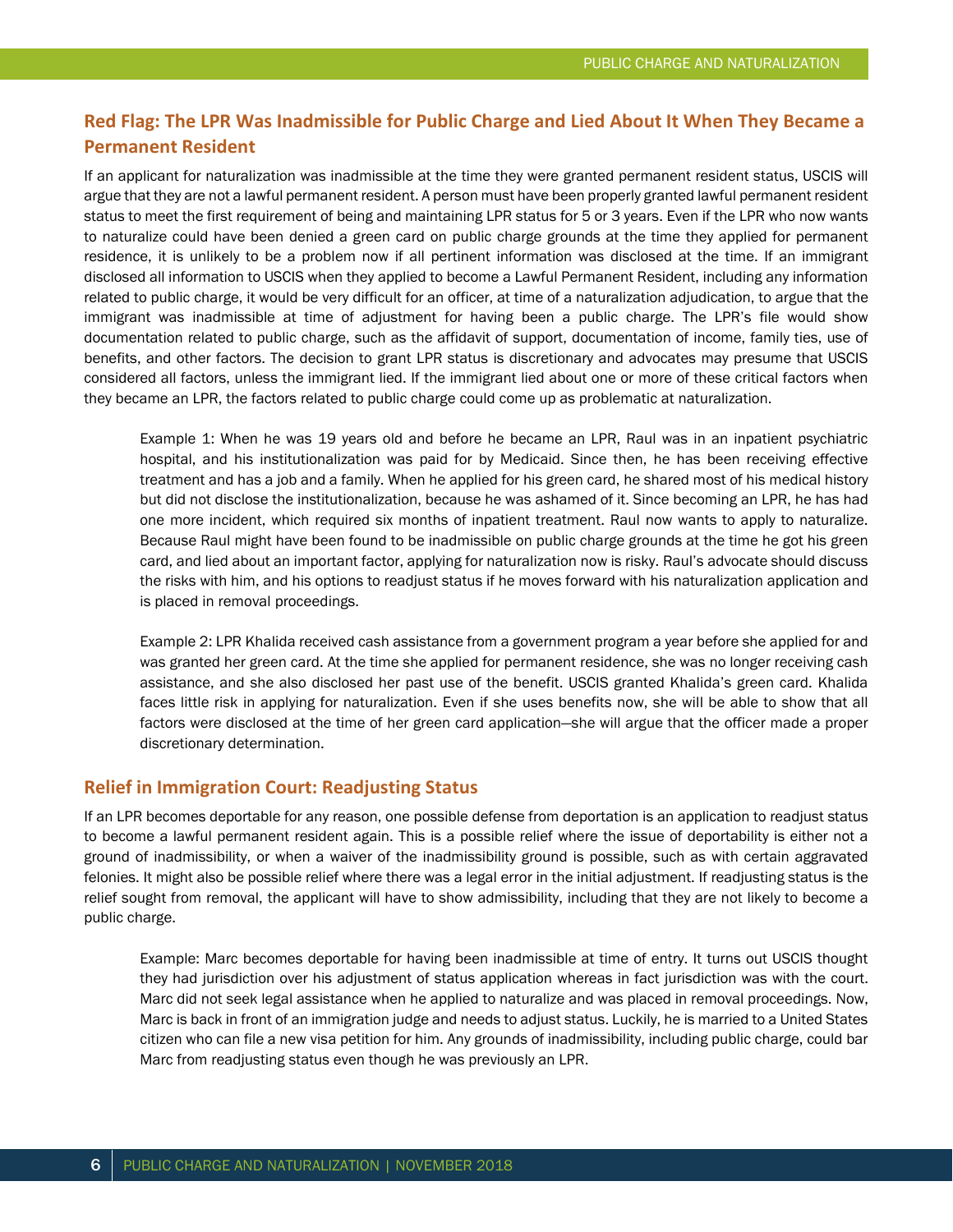# **VI. Effect of the Proposed Rule on the Inadmissibility Analysis for a Naturalization Applicant**

As noted above, the proposed rule is just a proposal. It has no force of law at this time. Even if the proposed rule were published as final and implemented, its effect will not be retroactive.<sup>[11](#page-6-0)</sup> If or when the proposed rule goes into effect, advocates assisting with naturalization applications will need to screen LPRs who traveled after the rule went into effect and have long absences (more than 180 days), to ensure they were not inadmissible at the time of entry for using a newly-considered public benefit such as Medicaid or SNAP. Of course, traveling outside the U.S. for more than 180 days will already have put the LPR at risk of a heightened inadmissibility screen upon return.

# **VII. Good Moral Character and Public Benefits**

Good moral character is an eligibility factor for naturalization. It has nothing to do with public charge or the proposed rule defining public charge. However, naturalization applicants who are applying for a fee waiver based on receipt of a public benefit should receive a legal screening to ensure their use of public benefits does not trigger a good moral character bar, or even a crime bar, specifically related to fraudulent receipt of public benefits. It is a best practice to screen naturalization applicants who are applying for fee waivers for any good moral character issues arising from the improper use of the benefit.

#### **Heightened Scrutiny for LPRs Who Traveled**

A naturalization applicant who receives a government benefits and traveled out of the country for more than one calendar month should be screened for potential public benefits problems such as an SSI overpayment, a SNAP (Food Stamps) overpayment, or failure to report the travel to the human services agency. These situations could trigger a good moral character discretionary factor or even a finding of actual fraud. Any conviction for violating laws relating to public benefits, such as "welfare fraud," requires a separate analysis to determine whether the applicant might also be deportable on a crime ground.

Practice Tip: Good moral character issues involving public benefits could arise even for short absences lasting more than one calendar month. Screening for good moral character is different from screening for inadmissibility after to a long absence. Advocates who identify a potential good moral character issue involving public benefits can partner with a public benefits attorney from a local legal aid office to resolve the issue.

# **VIII. Best Practices for Naturalization Workshops**

At a naturalization workshop, it is essential to screen naturalization applicants to see whether their past use of public benefits could be an issue for their naturalization application. Best practices include:

1. Screen all applicants for absences of more than 180 days, which trigger the grounds of inadmissibility including public charge. This is true for all applicants, and especially naturalization applicants who are also applying for a fee waiver on the basis of public benefit receipt, which could open a line of questioning at their naturalization interview. This is not a new recommendation. Careful screening for long absences is a best practice under current law, and will continue to be a best practice if or when the proposed public charge rule is implemented. Applicants

<span id="page-6-0"></span><sup>&</sup>lt;sup>11</sup> In the unusual, but possible, event that an LPR left the U.S. before the proposed regulation went into effect, but returned to the U.S. after the final regulation was published and went into effect, and after the expiration of the regulation's grace period, then the LPR could be subject to the new rule at the time of their reentry to the U.S. This would only apply if the LPR was absent for more than 180 days. It is an unlikely scenario but one that advocates should consider when screening for long absences.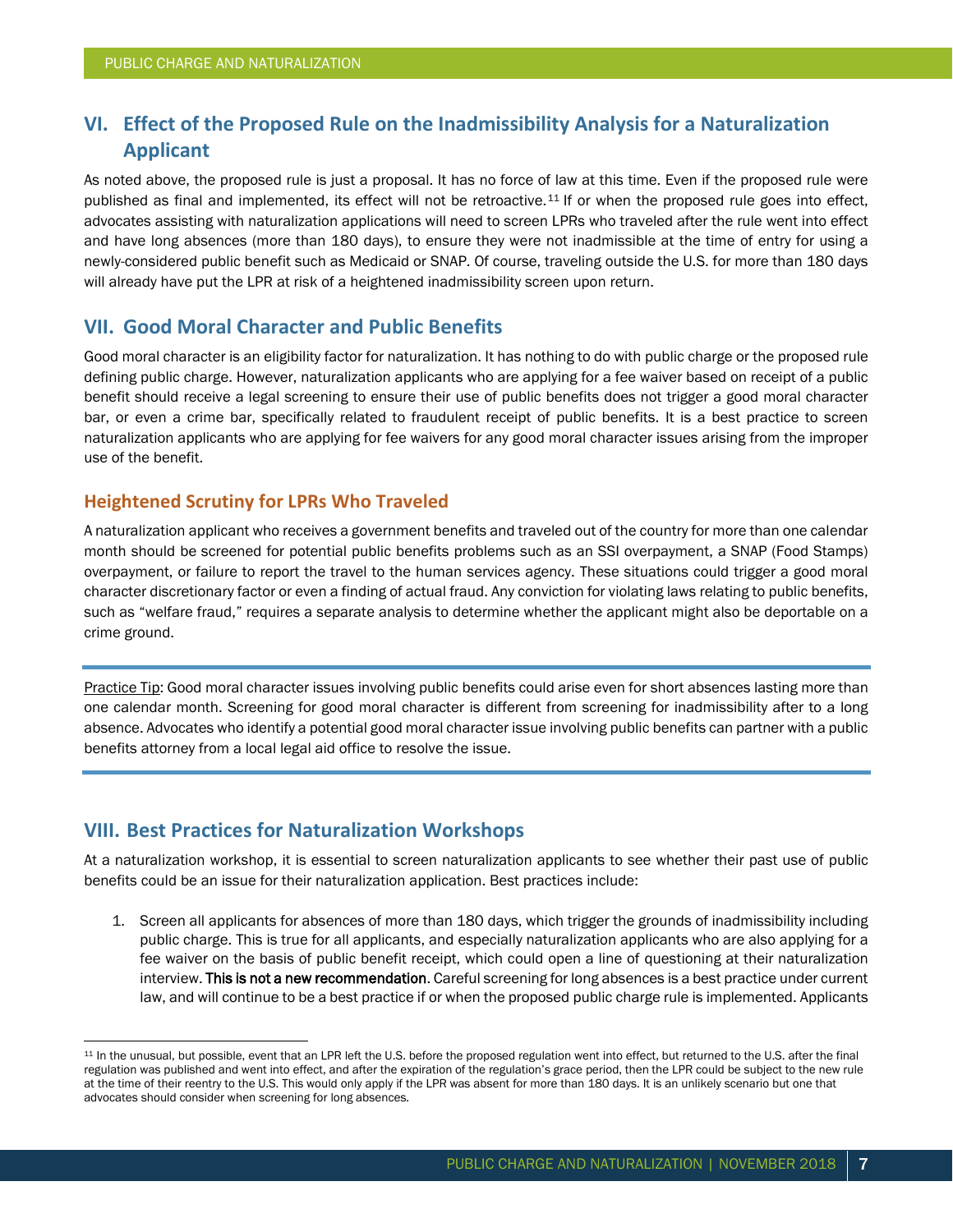with long absences should already be getting an in-depth legal consultation to explore not only public charge but also other potential issues.

- 2. Screen all applicants who use public benefits, in particular applicants who are applying for a fee waiver on the basis of receipt of a public benefit, for any good moral character issues related to misuse of a benefit. Even short absences could be a red flag for improper receipt of a public benefit while out of the country.
- 3. Advise naturalization applicants that using fee waiver could trigger inquiry into their public benefit and travel history, but without creating unnecessary fear. Because the fee waiver is such an important and essential tool to allow many LPRs to access all the benefits of U.S. citizenship, advocates should ensure they can continue to help LPRs with fee waivers by implementing rigorous red flag screenings, and paying particular attention to training fee waiver station staff and volunteers.
- 4. To avoid having an absence of more than 180 days trigger a public charge problem, is it also a best practice to advise naturalization applicants to avoid absences of over 180 days between the time they apply and the time they naturalize. This is a good practice not only to avoid public charge problems but also to avoid triggering other potential grounds of inadmissibility.
- 5. Note that the proposed public charge rule expands significantly the categories of benefits that could trigger a finding of public charge (as compared to the 1999 guidance, which focuses on cash aid and long-term institutional care). If or when the proposed rule goes into effect, screen for use of an expanded set of public benefits.

Practice Tip: There are many issues in a naturalization application—such as crimes, good moral character, how the LPR obtained their green card, absences, and more—that could lead to a negative outcome for the applicant, ranging from a denial of the application to deportation. Public charge is not unique in that respect. Some New Americans Campaign partners require all applicants at workshops to sign a limited scope agreement, examples of which are available from the New Americans Campaign at [http://naturalization.ning.com/page/group-processing-resources#5,](http://naturalization.ning.com/page/group-processing-resources#5) For example, CUNY Citizenship Now!'s limited scope agreement states, "We assume no responsibility for the outcome of your case and we cannot guarantee results." Nothing about public charge suggests the need to treat the issue differently from the myriad issues that may arise in a naturalization case.

#### **IX. Fee Waivers for Naturalization as a Standalone Public Charge Factor**

The proposed rule on public charge would consider the use of an immigration fee waiver to be a negative factor in the totality of the circumstances analysis—in other words, a factor that would suggest the immigrant is likely to become a public charge.[12](#page-7-0)

However, an LPR who is applying to naturalize is not subject to a public charge bar for using a naturalization fee waiver. This is because there is no public charge test at naturalization. Additionally, the fact that one family member uses a fee waiver to apply for naturalization does not count against another family member who may be applying for a green card in the future. The proposed rule would only consider the applicant's own prior use of an immigration fee waiver (or use of a fee waiver by the beneficiary of the immigration petition). Therefore, using a fee waiver to apply for naturalization is irrelevant to concerns about public charge.

<span id="page-7-0"></span><sup>12</sup> The current draft regulation would consider both application for and receipt of an immigration fee waiver to be negative factors.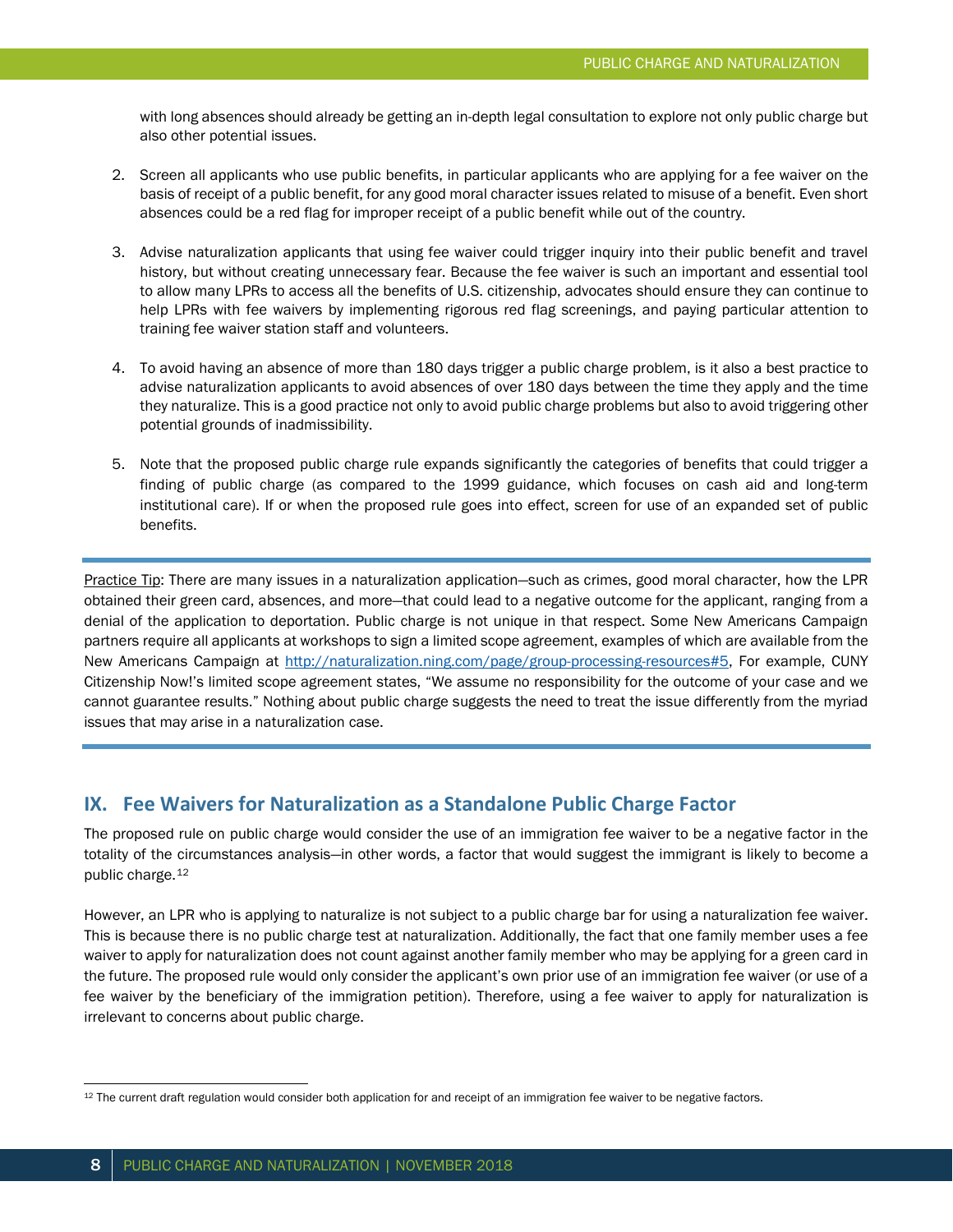The only situation in which use of a fee waiver to apply for naturalization could come up as a public charge concern for an immigrant is in the event that the naturalization applicant was denied naturalization on some *other* ground (unrelated to public charge) and put into removal proceedings. Then, if they applied to readjust as a defense to removal, the prior use of an immigration fee waiver would be one factor in the new public charge assessment. (See section above on Relief in Immigration Court: Readjusting Status.) In practice, this is unlikely to be a significant concern for attorneys and legal advocates who are helping LPRs apply for naturalization, as a rigorous red flag screening should have identified any risks of deportability and the LPR should have been advised against applying for naturalization if they were otherwise deportable. Additionally, this discussion considers the speculative application of the proposed rule. It is important to keep in mind that the legal effect of the fee waiver provision is not yet determined.

Practice Tip: Even though using a fee waiver with a naturalization application does not raise public charge concerns, using a fee waiver based on receipt of public benefits could open up a line of questioning related to travel and use of benefits. See Best Practices for Naturalization Workshops, above.

# **X. Effect of Public Charge on a Naturalization Applicant's Ability to Sponsor a Family Member After Becoming a U.S. Citizen**

A naturalization applicant who uses fee waiver in their naturalization application and then as a citizen wants to petition for, and sponsor a family member can do so. There is no public charge test for the sponsor of a family-based immigration petition. The public charge test applies to the beneficiary of the petition. Therefore, the fact that the sponsor, who is now a citizen, may have used a fee waiver to apply for naturalization, does not affect their ability to sponsor a relative. The proposed rule on public charge does not change this.

Use of a public benefit by the sponsor is currently only a factor in the context of consular processing, and even in that context does not include use by the sponsor of an immigration fee waiver.[13](#page-8-0) The proposed public charge rule does not consider public benefit use by the sponsor as part of the affidavit of support. Nonetheless, a sponsor who qualifies for a fee waiver or a public benefit may also have trouble meeting the requirements of sponsorship because they may also lack the required income and resources for the affidavit of support. This should not deter a prospective sponsor from using a fee waiver to naturalize—the sponsor person may still petition for a family member and a joint sponsor can help the family meet the public charge requirements.

Example: LPR Priya is applying to naturalize and qualifies for a naturalization fee waiver. She applies for naturalization with the fee waiver and becomes a U.S. citizen. She later petitions for her mother to immigrate to the United States and submits an affidavit of support as her sponsor. The fact that Priya used a fee waiver to apply for naturalization does not count against her mother's green card application or bar her from immigrating. The fact that Priya needed a fee waiver, however, suggests she may not have sufficient financial means to meet the requirements for being a sponsor. The petition may require a joint sponsor or other evidence to counter the possibility that Priya's mother will become a public charge. Remember that the current standard for public charge only considers the likelihood of becoming dependent on cash aid or institutional care at government expense.

<span id="page-8-0"></span> <sup>13</sup> For more information about public charge changes to consular processing, please see the ILRC's *Consular Processing Practice Alert on Public Charge and Affidavit of Support Issues*, available a[t https://www.ilrc.org/consular-processing-practice-alert-public-charge-and-affidavit-support](https://www.ilrc.org/consular-processing-practice-alert-public-charge-and-affidavit-support-issues)[issues.](https://www.ilrc.org/consular-processing-practice-alert-public-charge-and-affidavit-support-issues)